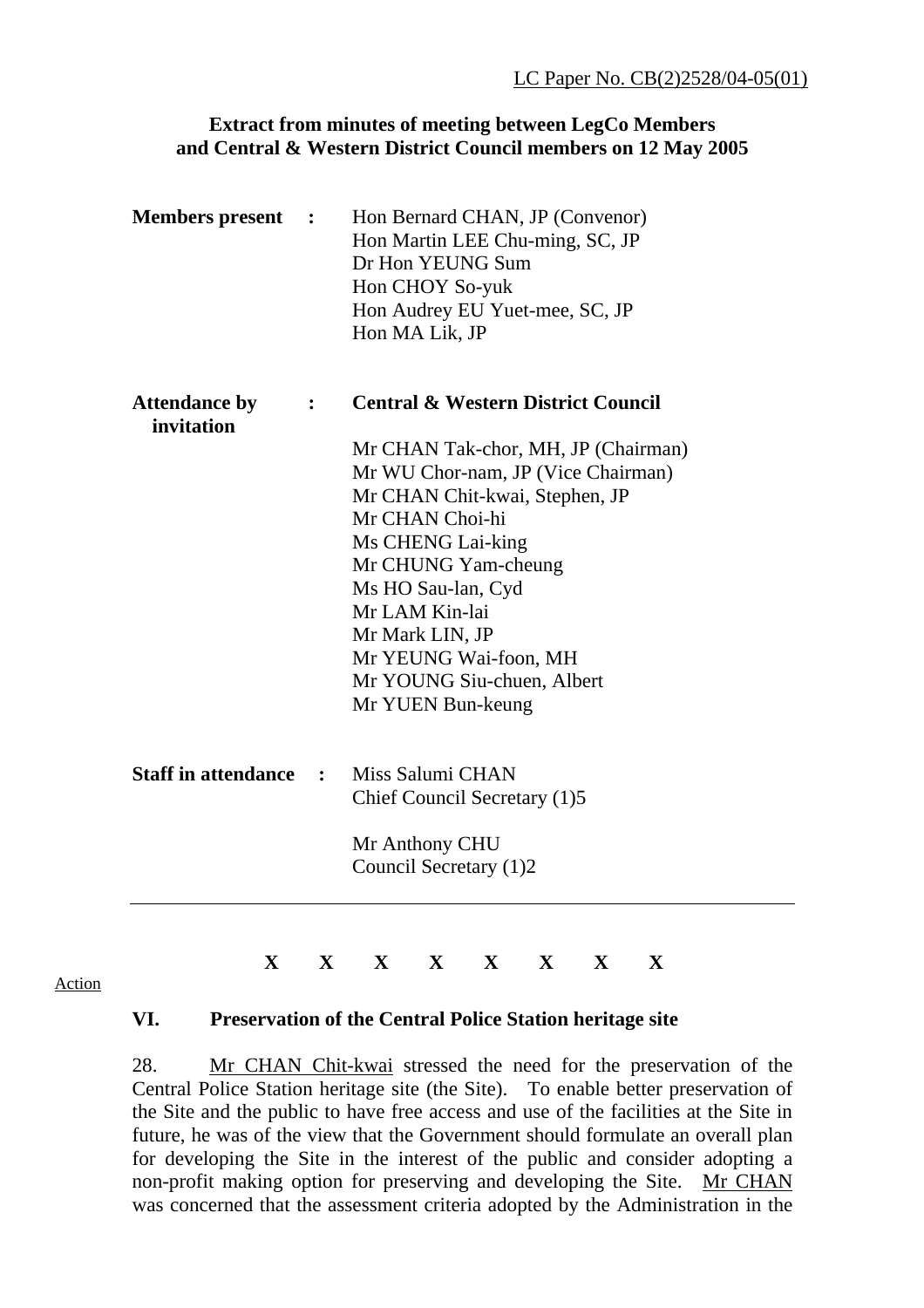tendering exercise would place too much weighting on the sum of land premium in the proponent's proposal.

29. The Chairman of C&WDC pointed out that a motion was passed by C&WDC requesting the Administration to reduce the 40% weighting assigned to land premium in the assessment of tender proposals for the Site, and to consider inviting tenders for developing and preserving the Site on a non-profit-making basis. In this connection, C&WDC, together with some professional bodies and non-government organizations, had consulted the public on the issue. The public generally supported developing and preserving the Site on a non-profit-making basis. The Chairman of C&WDC strongly urged the Administration to fully consult the public and C&WDC before launching the tender exercise for the Site.

30. Mr YUEN Bun-keung pointed out that as the Victoria Prison would only be vacated by the end of 2005, the Administration should organize open days for the Victoria Prison to facilitate the public to give views on the future use and development of the Site. The tender exercise should only be launched after the collection of public views.

31. The Chairman of C&WDC also pointed out that a motion was passed by C&WDC requesting for representation of C&WDC on the tender assessment panel. The Vice Chairman of C&WDC and Mr YUEN Bun-keung considered that the tender assessment panel should include at least one representative from the C&WDC to ensure that the views of the local residents would be taken into consideration in the assessment process. Dr YEUNG Sum and Miss CHOY So-yuk supported C&WDC members' request.

32. Ms CHENG Lai-king and Ms Cyd HO considered that the historical and cultural values of the Site should be preserved. They were against the idea of using the Site for commercial projects, such as hotels, which were not compatible with the historic setting of the Site. In this connection, Mr CHAN Chit-kwai considered that Hall F of the Victoria Prison should be preserved. Dr YEUNG Sum was also of the view that preservation of heritage was of utmost importance for the Site.

33. Mr CHAN Choi-hi and Ms CHENG Lai-king considered that apart from the Tourism Commission (TC) of the Economic Development and Labour Bureau, the Home Affairs Bureau, which was responsible for the built heritage conservation policy, should have an important role to play in the preservation of the Site. The Chairman of the C&WDC also expressed concern that the TC would only focus on how the Site could be used to promote tourism. Mr CHAN opined that the HA Panel should also monitor the development of the issue.

34. The Convenor advised that the LegCo Panel on Economic Services (ES Panel) and HA Panel had discussed the issue at their meetings on 25 October 2004 and 9 November 2004 respectively. Miss CHOY So-yuk also pointed out